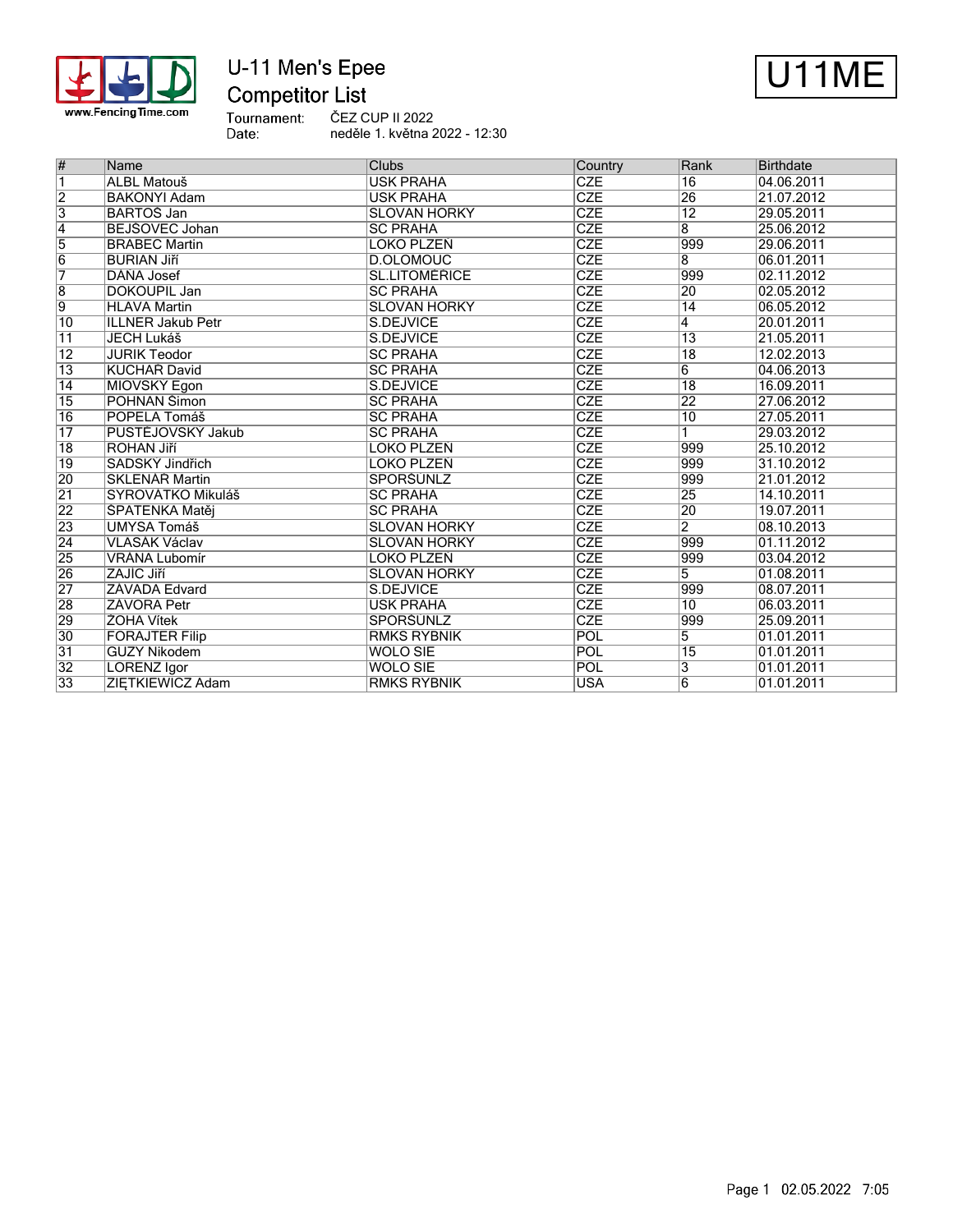|                                                                                                         | <b>ČEZ CUP II 2022</b>                            |  |  |  |  |  |  |  |  |
|---------------------------------------------------------------------------------------------------------|---------------------------------------------------|--|--|--|--|--|--|--|--|
| <b>SC Praha</b>                                                                                         |                                                   |  |  |  |  |  |  |  |  |
| neděle 1. května 2022                                                                                   |                                                   |  |  |  |  |  |  |  |  |
| U-11 Men's Epee                                                                                         |                                                   |  |  |  |  |  |  |  |  |
|                                                                                                         | Total # of competitors: 33<br>Total # of pools: 4 |  |  |  |  |  |  |  |  |
| 4 pools<br>Round 1<br>3 pools of 8 and 1 pool of 9<br>All competitors (100%) promoted to the next round |                                                   |  |  |  |  |  |  |  |  |
| Round 2<br>Incomplete DE table of 64 fenced through the finals, no fence-off for third                  |                                                   |  |  |  |  |  |  |  |  |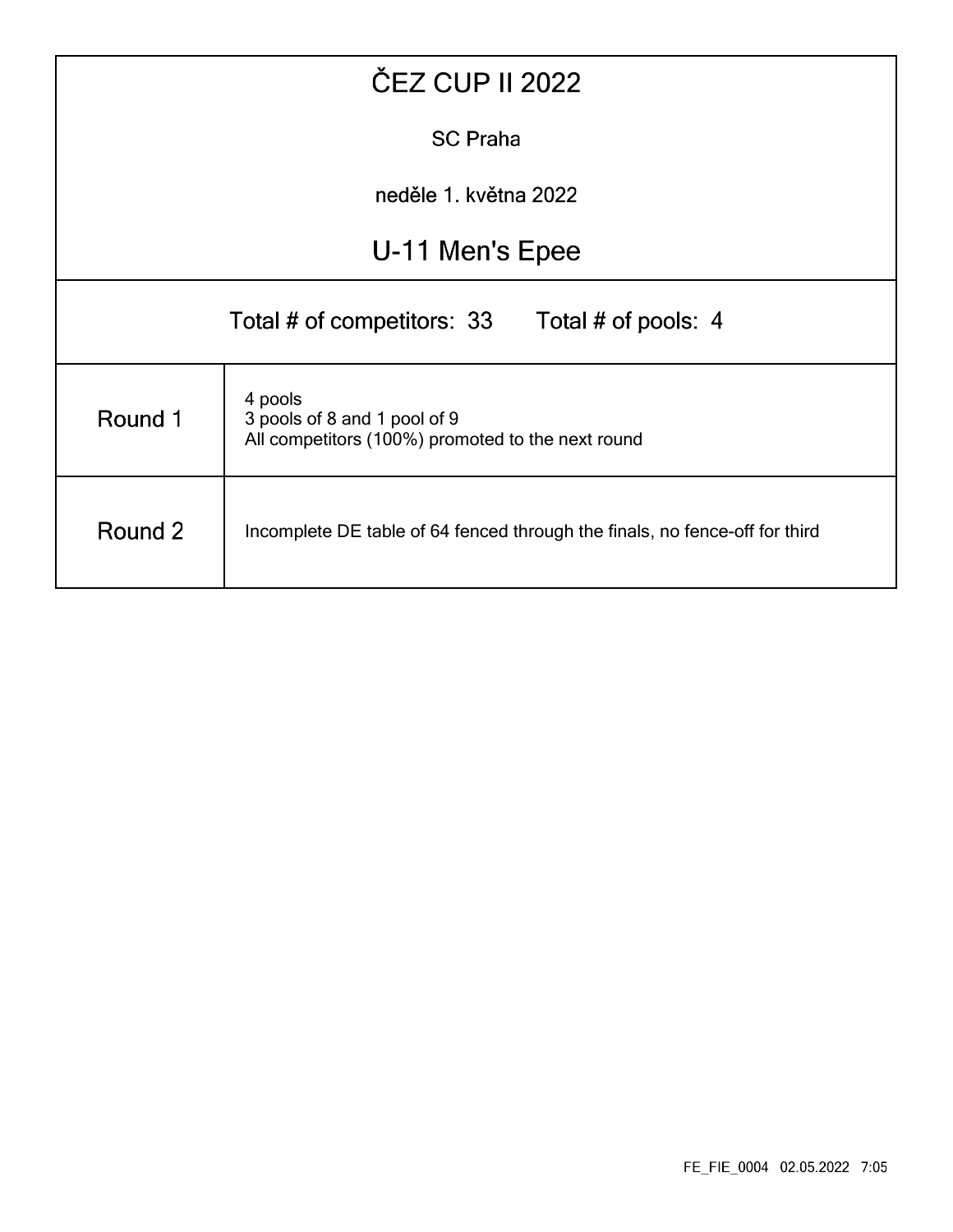

# U-11 Men's Epee Seeding for Round #1 - Pool



Tournament: ČEZ CUP II 2022 Date: neděle 1. května 2022 - 12:30 FIE Document: FE\_FIE\_0001.2

| Seed            | Name                     | Club                 | Country    | Rank                    | <b>Notes</b> |
|-----------------|--------------------------|----------------------|------------|-------------------------|--------------|
| $\overline{1}$  | PUSTĚJOVSKÝ Jakub        | <b>SC PRAHA</b>      | <b>CZE</b> |                         |              |
| $\overline{2}$  | <b>UMYSA Tomáš</b>       | <b>SLOVAN HORKY</b>  | <b>CZE</b> | $\overline{2}$          |              |
| $\overline{3}$  | <b>LORENZ Igor</b>       | WOLO SIE             | <b>POL</b> | $\overline{\mathbf{3}}$ |              |
| $\overline{4}$  | <b>ILLNER Jakub Petr</b> | S.DEJVICE            | <b>CZE</b> | 4                       |              |
| $\overline{5}$  | ZAJÍC Jiří               | <b>SLOVAN HORKY</b>  | <b>CZE</b> | 5                       |              |
| $\overline{6}$  | <b>FORAJTER Filip</b>    | <b>RMKS RYBNIK</b>   | POL        | 5                       |              |
| 7               | ZIETKIEWICZ Adam         | <b>RMKS RYBNIK</b>   | <b>USA</b> | 6                       |              |
| $\overline{8}$  | <b>KUCHAŘ David</b>      | <b>ISC PRAHA</b>     | <b>CZE</b> | $6\overline{6}$         |              |
| $\overline{9}$  | <b>BURIAN Jiří</b>       | D.OLOMOUC            | <b>CZE</b> | $\overline{8}$          |              |
| 10              | BEJŠOVEC Johan           | <b>SC PRAHA</b>      | <b>CZE</b> | 8                       |              |
| $\overline{11}$ | ZÁVORA Petr              | <b>USK PRAHA</b>     | <b>CZE</b> | $\overline{10}$         |              |
| $\overline{12}$ | POPELA Tomáš             | <b>SC PRAHA</b>      | <b>CZE</b> | 10                      |              |
| $\overline{13}$ | <b>BARTOS Jan</b>        | <b>SLOVAN HORKY</b>  | <b>CZE</b> | $\overline{12}$         |              |
| $\overline{14}$ | <b>JECH Lukáš</b>        | S.DEJVICE            | <b>CZE</b> | $\overline{13}$         |              |
| 15              | <b>HLAVA Martin</b>      | <b>SLOVAN HORKY</b>  | <b>CZE</b> | 14                      |              |
| $\overline{16}$ | <b>GUZY Nikodem</b>      | <b>WOLO SIE</b>      | POL        | 15                      |              |
| $\overline{17}$ | ALBL Matouš              | <b>USK PRAHA</b>     | CZE        | $\overline{16}$         |              |
| 18              | MIOVSKÝ Egon             | S.DEJVICE            | <b>CZE</b> | $\overline{18}$         |              |
| $\overline{19}$ | <b>JURIK Teodor</b>      | <b>ISC PRAHA</b>     | <b>CZE</b> | $\overline{18}$         |              |
| 20              | <b>DOKOUPIL Jan</b>      | <b>SC PRAHA</b>      | <b>CZE</b> | 20                      |              |
| $\overline{21}$ | ŠPATENKA Matěj           | <b>SC PRAHA</b>      | <b>CZE</b> | $\overline{20}$         |              |
| 22              | POHNAN Simon             | <b>SC PRAHA</b>      | <b>CZE</b> | 22                      |              |
| 23              | SYROVÁTKO Mikuláš        | <b>ISC PRAHA</b>     | <b>CZE</b> | 25                      |              |
| $\overline{24}$ | <b>BAKONYI Adam</b>      | <b>USK PRAHA</b>     | <b>CZE</b> | 26                      |              |
| 25              | <b>VLASÁK Václav</b>     | <b>SLOVAN HORKY</b>  | <b>CZE</b> | 999                     |              |
| 26              | DÁŇA Josef               | <b>SL.LITOMĚŘICE</b> | <b>CZE</b> | 999                     |              |
| 27              | ŽOHA Vítek               | <b>SPORŠÚNLZ</b>     | <b>CZE</b> | 999                     |              |
| 28              | SKLENÁŘ Martin           | SPORŠÚNLZ            | <b>CZE</b> | 999                     |              |
| 29              | SADSKÝ Jindřich          | LOKO PLZEŇ           | <b>CZE</b> | 999                     |              |
| $\overline{30}$ | <b>BRABEC Martin</b>     | <b>LOKO PLZEŇ</b>    | <b>CZE</b> | 999                     |              |
| 31              | VRÁNA Lubomír            | <b>LOKO PLZEŇ</b>    | <b>CZE</b> | 999                     |              |
| $\overline{32}$ | ZÁVADA Edvard            | S.DEJVICE            | <b>CZE</b> | 999                     |              |
| 33              | <b>ROHAN Jiří</b>        | LOKO PLZEŇ           | <b>CZE</b> | 999                     |              |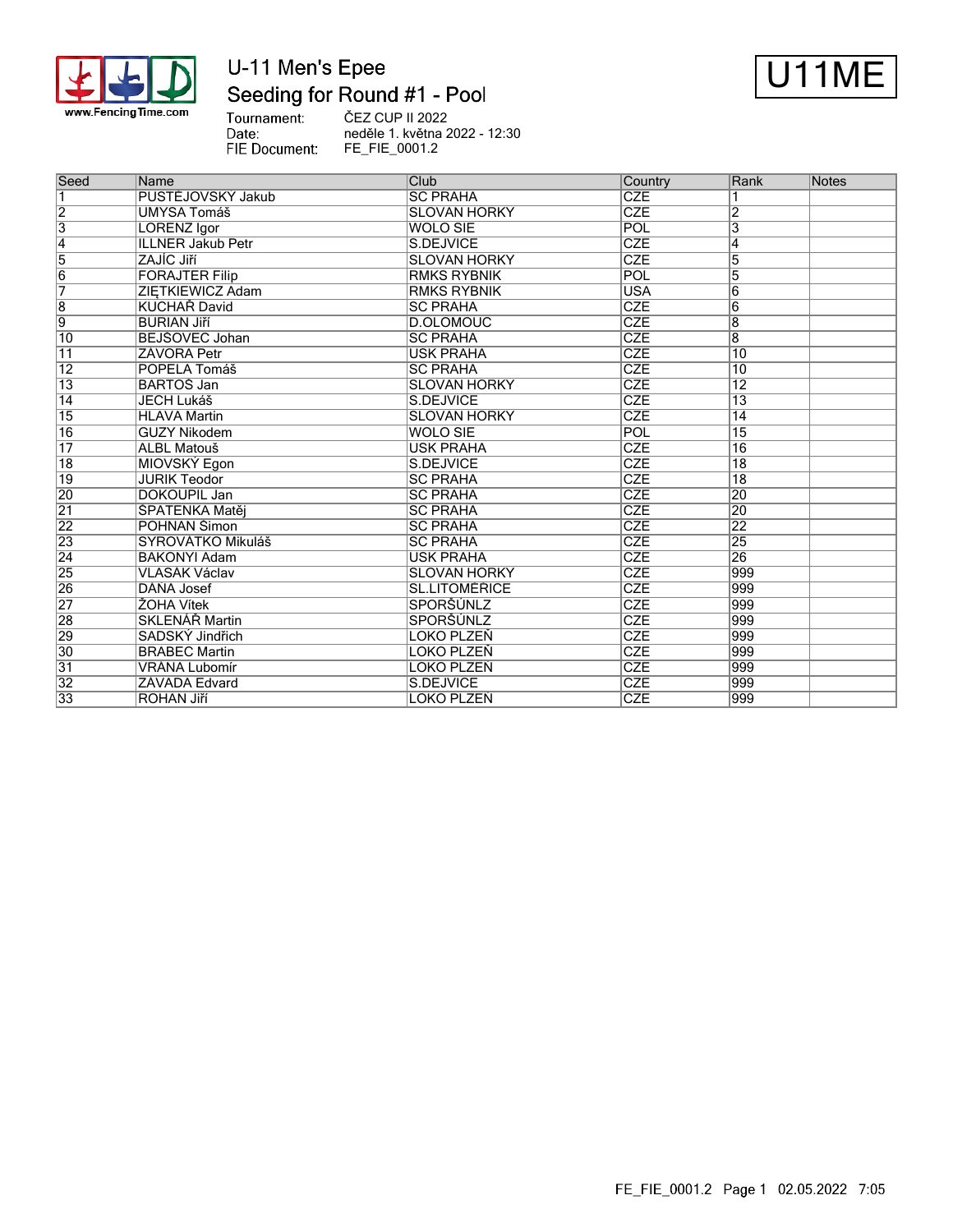

## U-11 Men's Epee Round #1 Pool Results



Tournament: Date: FIE Document: ČEZ CUP II 2022 neděle 1. května 2022 - 12:30 FE\_FIE\_0007

|                     | Referee(s):<br>ŠEDIVÁ Michaela (USK PRAHA / CZE)<br>PUSTĚJOVSKÝ Vladimír (SC PRAHA / CZE) |                |                |                |                |                |                |                |                |                |                |   |       |     |                 |       |
|---------------------|-------------------------------------------------------------------------------------------|----------------|----------------|----------------|----------------|----------------|----------------|----------------|----------------|----------------|----------------|---|-------|-----|-----------------|-------|
| <b>Name</b>         | Affiliation                                                                               | #              |                | $\overline{2}$ | 3              | 4              | 5              | 6              | 7              | 8              | 9              | V | V/M l | TS. | TR.             | -Ind  |
| PUSTĚJOVSKÝ Jakub   | SC PRAHA / CZE                                                                            | 1              |                | V <sub>5</sub> | V5             | V5             | D <sub>2</sub> | V <sub>5</sub> | D1             | D <sub>2</sub> | V5             | 5 | 0,63  | 30  | 20              | 10    |
| ZÁVADA Edvard       | S.DEJVICE / CZE                                                                           | $\overline{2}$ | D <sub>0</sub> |                | V <sub>5</sub> | V5             | D3             | D4             | D1             | D <sub>4</sub> | V <sub>5</sub> | 3 | 0,38  | 27  | 30              | $-3$  |
| ROHAN Jiří          | LOKO PLZEŇ / CZE                                                                          | 3              | D1             | D <sub>0</sub> |                | D <sub>3</sub> | D0             | D <sub>3</sub> | D <sub>0</sub> | D1             | V5             |   | 0,13  | 13  | 37              | $-24$ |
| VLASÁK Václav       | SLOVAN HORKY / CZE                                                                        | $\overline{4}$ | D <sub>2</sub> | D <sub>2</sub> | V <sub>5</sub> |                | D <sub>2</sub> | D <sub>1</sub> | D <sub>0</sub> | D1             | D <sub>2</sub> | 1 | 0,13  | 15  | 38              | $-23$ |
| <b>BURIAN Jiří</b>  | D.OLOMOUC / CZE                                                                           | 5.             | V <sub>5</sub> | V <sub>5</sub> | V5             | V5             |                | D <sub>3</sub> | D <sub>3</sub> | D4             | V5             | 5 | 0,63  | 35  | 25              | 10    |
| ALBL Matouš         | USK PRAHA / CZE                                                                           | 6              | D1             | V <sub>5</sub> | V <sub>5</sub> | V <sub>5</sub> | V5             |                | D <sub>2</sub> | D <sub>2</sub> | V5             | 5 | 0,63  | 30  | 28              | 2     |
| ZIETKIEWICZ Adam    | <b>RMKS RYBNIK / USA</b>                                                                  | 7              | V <sub>5</sub> | V <sub>5</sub> | V <sub>5</sub> | V5             | V <sub>5</sub> | V5             |                | D <sub>3</sub> | V5             | 7 | 0,88  | 38  | 12 <sup>2</sup> | 26    |
| <b>GUZY Nikodem</b> | WOLO SIE / POL                                                                            | 8              | V <sub>5</sub> | V <sub>5</sub> | V5             | V <sub>5</sub> | V <sub>5</sub> | V <sub>5</sub> | V <sub>5</sub> |                | V <sub>5</sub> | 8 | 1,00  | 40  | 17              | 23    |
| <b>KUCHAŘ David</b> | SC PRAHA / CZE                                                                            | 9              | D1             | D <sub>3</sub> | D <sub>2</sub> | V <sub>5</sub> | D <sub>3</sub> | D <sub>2</sub> | D <sub>0</sub> | D <sub>0</sub> |                | 1 | 0,13  | 16  | 37              | $-21$ |

 $\overline{\phantom{0}}$ 

|                       | Referee(s):<br>FIEDOR Michal (SC PRAHA / CZE)<br>HAVLÍNOVÁ Tereza (SC PRAHA / CZE) |    |                |                |                |                |                |                |                |                |          |      |           |     |       |
|-----------------------|------------------------------------------------------------------------------------|----|----------------|----------------|----------------|----------------|----------------|----------------|----------------|----------------|----------|------|-----------|-----|-------|
| Name                  | Affiliation                                                                        | #  |                | 2              | 3              | 4              | 5              | 6              | 7              | 8              | v        | V/M  | <b>TS</b> | TR. | Ind.  |
| <b>FORAJTER Filip</b> | <b>RMKS RYBNIK / POL</b>                                                           | 1  |                | V <sub>5</sub> | V5             | V <sub>5</sub> | V5             | V <sub>3</sub> | V5             | V5             | 7        | 1,00 | 33        | 6   | 27    |
| BEJŠOVEC Johan        | SC PRAHA / CZE                                                                     | 2  | D <sub>1</sub> |                | V5             | D <sub>2</sub> | V5             | V <sub>5</sub> | V5             | V5             | 5        | 0.71 | 28        | 21  | 7     |
| SYROVÁTKO Mikuláš     | SC PRAHA / CZE                                                                     | 3  | D <sub>1</sub> | D <sub>0</sub> |                | V5             | V5             | V <sub>5</sub> | V2             | D4             | 4        | 0,57 | 22        | 22  | 0     |
| VRÁNA Lubomír         | LOKO PLZEŇ / CZE                                                                   | 4  | D0             | V5.            | D <sub>2</sub> |                | D <sub>4</sub> | V <sub>5</sub> | V3             | V5             | 4        | 0.57 | 24        | 25  | $-1$  |
| MIOVSKÝ Egon          | S.DEJVICE / CZE                                                                    | 5. | D <sub>2</sub> | D4             | D1             | V5             |                | V <sub>5</sub> | V5             | D <sub>3</sub> | 3        | 0.43 | 25        | 29  | -4    |
| <b>BAKONYI Adam</b>   | USK PRAHA / CZE                                                                    | 6  | D0             | D <sub>2</sub> | D4             | D <sub>2</sub> | D <sub>3</sub> |                | V5             | D <sub>3</sub> | 1        | 0.14 | 19        | 30  | $-11$ |
| DÁŇA Josef            | SL.LITOMĚŘICE / CZE                                                                | 7  | D <sub>0</sub> | D <sub>3</sub> | D <sub>0</sub> | D <sub>2</sub> | D <sub>2</sub> | D <sub>2</sub> |                | D <sub>1</sub> | $\Omega$ | 0.00 | 10        | 30  | $-20$ |
| UMYSA Tomáš           | SLOVAN HORKY / CZE                                                                 | 8  | D <sub>2</sub> | D <sub>2</sub> | V5             | D4             | V5             | V <sub>5</sub> | V <sub>5</sub> |                | 4        | 0,57 | 28        | 26  | 2     |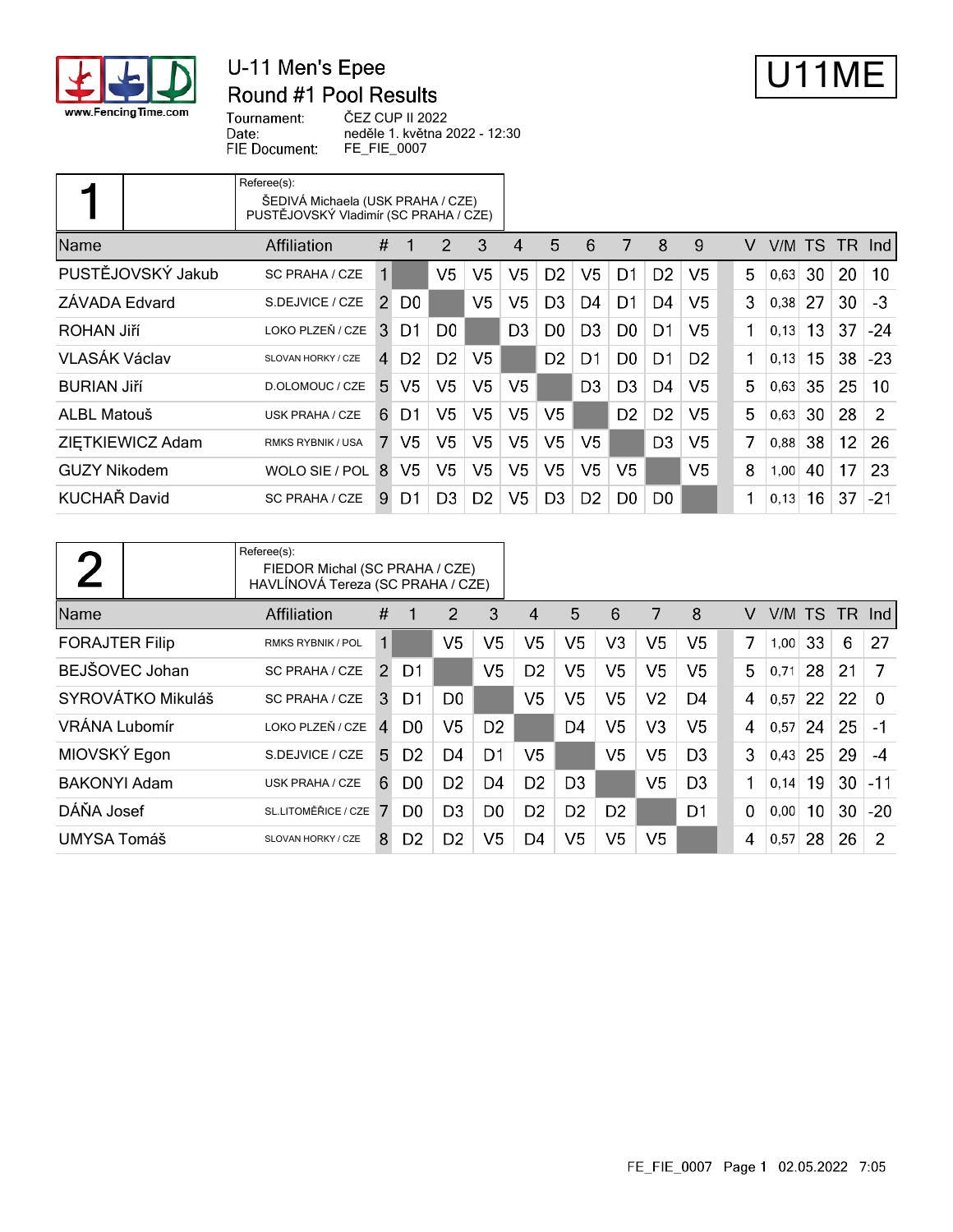| $\overline{\phantom{a}}$ | Referee(s):<br>MUDRA Otto (S.DEJVICE / CZE)<br>STIRBER Sebastian (SC PRAHA / CZE) |               |                |                |                |                        |    |                |                |                |                |      |     |     |       |
|--------------------------|-----------------------------------------------------------------------------------|---------------|----------------|----------------|----------------|------------------------|----|----------------|----------------|----------------|----------------|------|-----|-----|-------|
| Name                     | <b>Affiliation</b>                                                                | #             |                | 2              | 3              | $\boldsymbol{\Lambda}$ | 5  | 6              | 7              | 8              | v              | V/M  | TS. | TR. | -Ind  |
| <b>BRABEC Martin</b>     | LOKO PLZEŇ / CZE                                                                  | 1             |                | D1             | D <sub>2</sub> | V <sub>5</sub>         | V5 | V4             | D <sub>2</sub> | D <sub>2</sub> | 3              | 0,43 | 21  | 29  | -8    |
| <b>JURIK Teodor</b>      | SC PRAHA / CZE                                                                    | $\mathcal{P}$ | V5             |                | V <sub>5</sub> | V5                     | V5 | V <sub>5</sub> | V <sub>5</sub> | D4             | 6              | 0,86 | 34  | 19  | 15    |
| POHNAN Šimon             | SC PRAHA / CZE                                                                    | 3             | V3             | D <sub>3</sub> |                | D4                     | V5 | D <sub>2</sub> | V4             | D <sub>0</sub> | 3              | 0,43 | 21  | 29  | -8    |
| ŽOHA Vítek               | SPORŠÚNLZ / CZE                                                                   | 4             | D4             | D <sub>2</sub> | V5             |                        | V5 | D1             | V <sub>5</sub> | D <sub>0</sub> | 3              | 0,43 | 22  | 29  | $-7$  |
| <b>HLAVA Martin</b>      | SLOVAN HORKY / CZE                                                                | 5.            | D <sub>4</sub> | D <sub>2</sub> | D <sub>4</sub> | D <sub>3</sub>         |    | V <sub>5</sub> | D1             | D <sub>0</sub> |                | 0,14 | 19  | 34  | $-15$ |
| JECH Lukáš               | S.DEJVICE / CZE                                                                   | 6             | D <sub>3</sub> | D <sub>3</sub> | V5             | V <sub>5</sub>         | D4 |                | V4             | V5             | 4              | 0,57 | 29  | 21  | 8     |
| ZÁVORA Petr              | <b>USK PRAHA / CZE</b>                                                            | 7             | V5             | D <sub>3</sub> | D <sub>3</sub> | D <sub>2</sub>         | V5 | D <sub>3</sub> |                | D <sub>0</sub> | $\overline{2}$ | 0,29 | 21  | 26  | -5    |
| <b>LORENZ</b> Igor       | WOLO SIE / POL                                                                    | 8             | V <sub>5</sub> | V <sub>5</sub> | V5             | V <sub>5</sub>         | V5 | D <sub>1</sub> | V5             |                | 6              | 0,86 | 31  | 11  | 20    |

|                          | Referee(s):<br>VALC JIří (1.1.FC BĚLÁ / CZE)<br>SKROVNÝ Petr (LOKO PLZEŇ / ĆZE) |                |                |                |                |                |                |                |                |                |                |       |                 |     |          |
|--------------------------|---------------------------------------------------------------------------------|----------------|----------------|----------------|----------------|----------------|----------------|----------------|----------------|----------------|----------------|-------|-----------------|-----|----------|
| Name                     | Affiliation                                                                     | #              |                | 2              | 3              | 4              | 5              | 6              | 7              | 8              | V              | V/M   | TS.             | TR. | -Ind-I   |
| ŠPATENKA Matěj           | <b>SC PRAHA / CZE</b>                                                           | 1              |                | D <sub>3</sub> | V5             | D4             | V5             | V <sub>5</sub> | D1             | D <sub>4</sub> | 3              | 0,43  | 27              | 22  | 5        |
| POPELA Tomáš             | <b>SC PRAHA / CZE</b>                                                           | $\mathcal{P}$  | V <sub>5</sub> |                | V <sub>5</sub> | V <sub>5</sub> | V5             | V <sub>5</sub> | D <sub>2</sub> | D <sub>3</sub> | 5.             | 0.71  | 30              | 18  | 12       |
| DOKOUPIL Jan             | SC PRAHA / CZE                                                                  | 3              | D <sub>1</sub> | D1             |                | D1             | V5             | V5             | D <sub>3</sub> | V <sub>5</sub> | 3              | 0.43  | 21              | 28  | $-7$     |
| ZAJÍC Jiří               | SLOVAN HORKY / CZE                                                              | $\overline{A}$ | V <sub>5</sub> | D1             | V5             |                | V <sub>5</sub> | V <sub>5</sub> | D1             | D1             | $\overline{4}$ | 0.57  | 23              | 23  | $\Omega$ |
| SKLENÁŘ Martin           | SPORŠÚNLZ / CZE                                                                 | 5              | D <sub>0</sub> | D <sub>2</sub> | D1             | D <sub>3</sub> |                | D4             | D3             | D <sub>2</sub> | $\Omega$       | 0.00  | 15 <sub>1</sub> | 35  | $-20$    |
| SADSKÝ Jindřich          | LOKO PLZEŇ / CZE                                                                | 6              | D1             | D1             | D <sub>3</sub> | D <sub>0</sub> | V5             |                | D <sub>3</sub> | D <sub>0</sub> | 1              | 0, 14 | 13              | 34  | $-21$    |
| BARTOŠ Jan               | SLOVAN HORKY / CZE                                                              | 7              | V <sub>5</sub> | V5             | V <sub>5</sub> | V <sub>5</sub> | V5             | V <sub>5</sub> |                | D4             | 6              | 0.86  | 34              | 18  | 16       |
| <b>ILLNER Jakub Petr</b> | S.DEJVICE / CZE                                                                 | 8              | V5             | V5             | D4             | V5             | V5             | V5             | V <sub>5</sub> |                | 6              | 0,86  | 34              | 19  | 15       |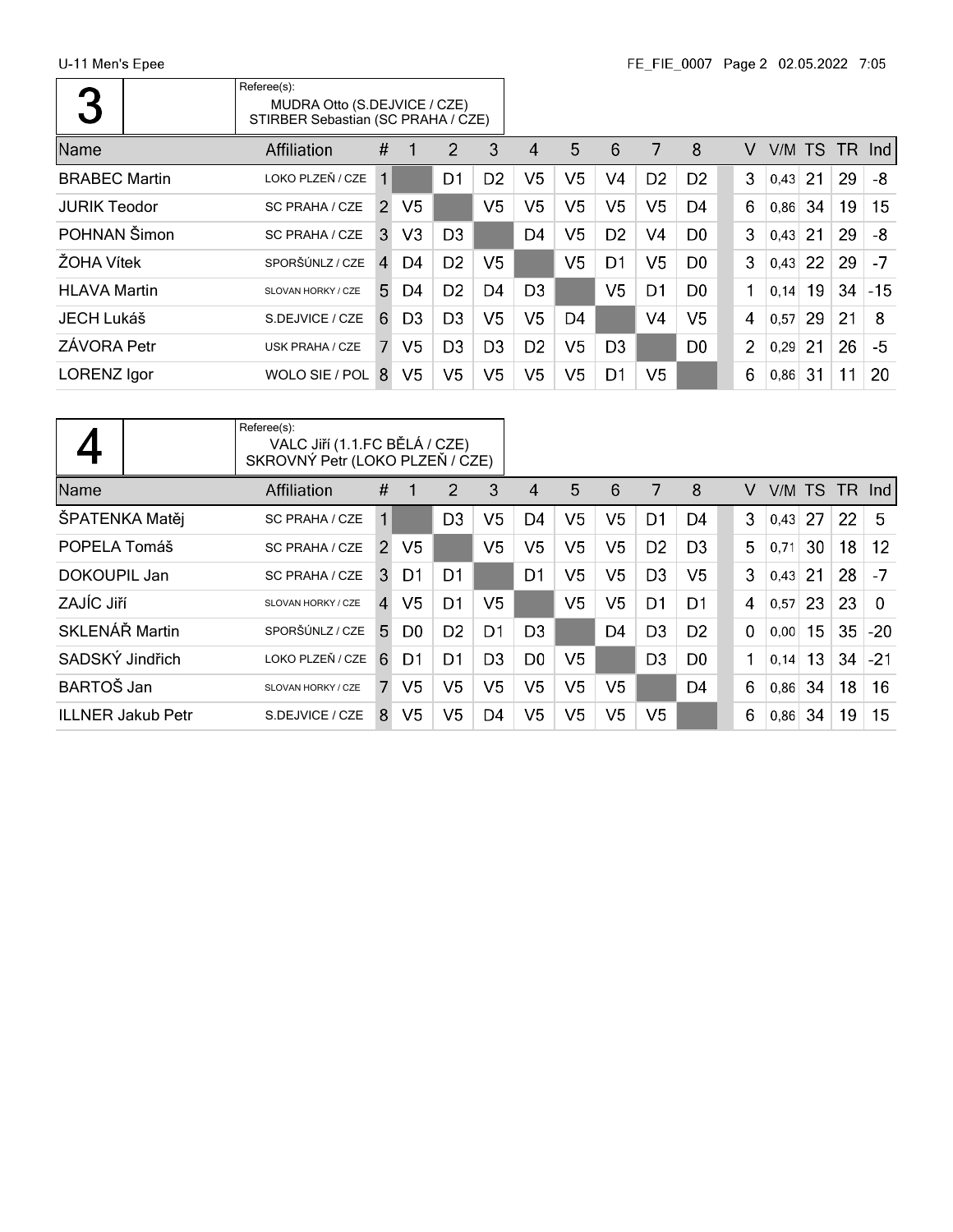

# U-11 Men's Epee Seeding for Round #2 - Repechage from 32



Tournament: Date: FIE Document: ČEZ CUP II 2022 neděle 1. května 2022 - 12:30 FE\_FIE\_0008

| Seed            | Name                     | Club                 | Country                 | V              | V/M                | <b>TS</b>       | <b>TR</b>       | llnd                           | Notes    |
|-----------------|--------------------------|----------------------|-------------------------|----------------|--------------------|-----------------|-----------------|--------------------------------|----------|
| 1               | <b>FORAJTER Filip</b>    | <b>RMKS RYBNIK</b>   | POL                     | 7              | 1,00               | 33              | 6               | $+27$                          | Advanced |
| $\overline{2}$  | <b>GUZY Nikodem</b>      | <b>WOLO SIE</b>      | POL                     | 8              | 1,00               | 40              | $\overline{17}$ | $+23$                          | Advanced |
| $\overline{3}$  | ZIETKIEWICZ Adam         | <b>RMKS RYBNIK</b>   | <b>USA</b>              | 7              | 0,88               | 38              | $\overline{12}$ | $+26$                          | Advanced |
| $\overline{4}$  | <b>LORENZ Igor</b>       | <b>WOLO SIE</b>      | POL                     | 6              | 0.86               | $\overline{31}$ | $\overline{11}$ | $+20$                          | Advanced |
| $\overline{5}$  | <b>BARTOS Jan</b>        | <b>SLOVAN HORKY</b>  | CZE                     | $\overline{6}$ | 0,86               | $\overline{34}$ | $\overline{18}$ | $+16$                          | Advanced |
| 6T              | <b>JURIK Teodor</b>      | <b>SC PRAHA</b>      | CZE                     | $\overline{6}$ | 0,86               | 34              | 19              | $+15$                          | Advanced |
| 6T              | <b>ILLNER Jakub Petr</b> | S.DEJVICE            | CZE                     | 6              | 0,86               | 34              | 19              | $+15$                          | Advanced |
| $\overline{8}$  | POPELA Tomáš             | <b>SC PRAHA</b>      | <b>CZE</b>              | $\overline{5}$ | 0,71               | $\overline{30}$ | $\overline{18}$ | $+12$                          | Advanced |
| $\overline{9}$  | BEJŠOVEC Johan           | <b>SC PRAHA</b>      | <b>CZE</b>              | 5              | 0.71               | 28              | $\overline{21}$ | $+7$                           | Advanced |
| $\overline{10}$ | <b>BURIAN Jiří</b>       | D.OLOMOUC            | <b>CZE</b>              | $\overline{5}$ | 0,63               | 35              | 25              | $+10$                          | Advanced |
| $\overline{11}$ | PUSTĚJOVSKÝ Jakub        | <b>SC PRAHA</b>      | CZE                     | $\overline{5}$ | 0,63               | $\overline{30}$ | 20              | $+10$                          | Advanced |
| $\overline{12}$ | <b>ALBL Matouš</b>       | <b>USK PRAHA</b>     | CZE                     | 5              | $\overline{0,63}$  | $\overline{30}$ | 28              | $+2$                           | Advanced |
| $\overline{13}$ | <b>JECH Lukáš</b>        | S.DEJVICE            | $\overline{\text{CZE}}$ | $\overline{4}$ | 0,57               | 29              | $\overline{21}$ | $+8$                           | Advanced |
| $\overline{14}$ | <b>UMYSA Tomáš</b>       | <b>SLOVAN HORKY</b>  | CZE                     | 4              | 0.57               | 28              | 26              | $+2$                           | Advanced |
| $\overline{15}$ | ZAJÍC Jiří               | <b>SLOVAN HORKY</b>  | <b>CZE</b>              | 4              | 0, 57              | 23              | 23              | $\Omega$                       | Advanced |
| $\overline{16}$ | SYROVÁTKO Mikuláš        | <b>SC PRAHA</b>      | CZE                     | 4              | 0, 57              | 22              | 22              | 0                              | Advanced |
| $\overline{17}$ | VRÁNA Lubomír            | LOKO PLZEŇ           | <b>CZE</b>              | 4              | 0, 57              | $\overline{24}$ | $\overline{25}$ | -1                             | Advanced |
| $\overline{18}$ | ŠPATENKA Matěj           | <b>SC PRAHA</b>      | <b>CZE</b>              | 3              | 0,43               | 27              | 22              | $+5$                           | Advanced |
| $\overline{19}$ | MIOVSKÝ Egon             | S.DEJVICE            | <b>CZE</b>              | 3              | 0,43               | 25              | 29              | $-4$                           | Advanced |
| 20              | ŽOHA Vítek               | SPORŠÚNLZ            | <b>CZE</b>              | 3              | 0,43               | 22              | 29              | $-7$                           | Advanced |
| $\overline{21}$ | <b>DOKOUPIL Jan</b>      | <b>SC PRAHA</b>      | <b>CZE</b>              | 3              | 0,43               | $\overline{21}$ | 28              | $\overline{\overline{\cdot7}}$ | Advanced |
| 22T             | <b>BRABEC Martin</b>     | LOKO PLZEŇ           | <b>CZE</b>              | 3              | 0,43               | $\overline{21}$ | 29              | $\overline{-8}$                | Advanced |
| 22T             | POHNAN Šimon             | <b>SC PRAHA</b>      | $\overline{\text{CZE}}$ | $\overline{3}$ | 0,43               | $\overline{21}$ | 29              | $\overline{-8}$                | Advanced |
| $\overline{24}$ | ZÁVADA Edvard            | S.DEJVICE            | <b>CZE</b>              | $\overline{3}$ | 0,38               | $\overline{27}$ | $\overline{30}$ | $\overline{-3}$                | Advanced |
| $\overline{25}$ | <b>ZÁVORA Petr</b>       | <b>USK PRAHA</b>     | <b>CZE</b>              | $\overline{2}$ | $ 0,29\rangle$     | $\overline{21}$ | 26              | -5                             | Advanced |
| $\overline{26}$ | <b>BAKONYI Adam</b>      | <b>USK PRAHA</b>     | <b>CZE</b>              | ₹              | 0, 14              | 19              | 30              | $-11$                          | Advanced |
| $\overline{27}$ | <b>HLAVA Martin</b>      | <b>SLOVAN HORKY</b>  | <b>CZE</b>              |                | 0, 14              | $\overline{19}$ | $\overline{34}$ | $-15$                          | Advanced |
| $\overline{28}$ | SADSKÝ Jindřich          | LOKO PLZEŇ           | <b>CZE</b>              |                | 0, 14              | $\overline{13}$ | $\overline{34}$ | $-21$                          | Advanced |
| $\overline{29}$ | <b>KUCHAŘ David</b>      | <b>SC PRAHA</b>      | <b>CZE</b>              |                | $\overline{0, 13}$ | $\overline{16}$ | $\overline{37}$ | $-21$                          | Advanced |
| $\overline{30}$ | VLASÁK Václav            | <b>SLOVAN HORKY</b>  | CZE                     | 1              | 0,13               | $\overline{15}$ | 38              | $-23$                          | Advanced |
| $\overline{31}$ | <b>ROHAN Jiří</b>        | LOKO PLZEŇ           | CZE                     | ٦              | 0, 13              | $\overline{13}$ | $\overline{37}$ | $-24$                          | Advanced |
| $\overline{32}$ | <b>SKLENÁŘ Martin</b>    | SPORŠÚNLZ            | CZE                     | 0              | 0,00               | $\overline{15}$ | $\overline{35}$ | $-20$                          | Advanced |
| $\overline{33}$ | DÁŇA Josef               | <b>SL.LITOMĚŘICE</b> | <b>CZE</b>              | 0              | 0,00               | $\overline{10}$ | $\overline{30}$ | $-20$                          | Advanced |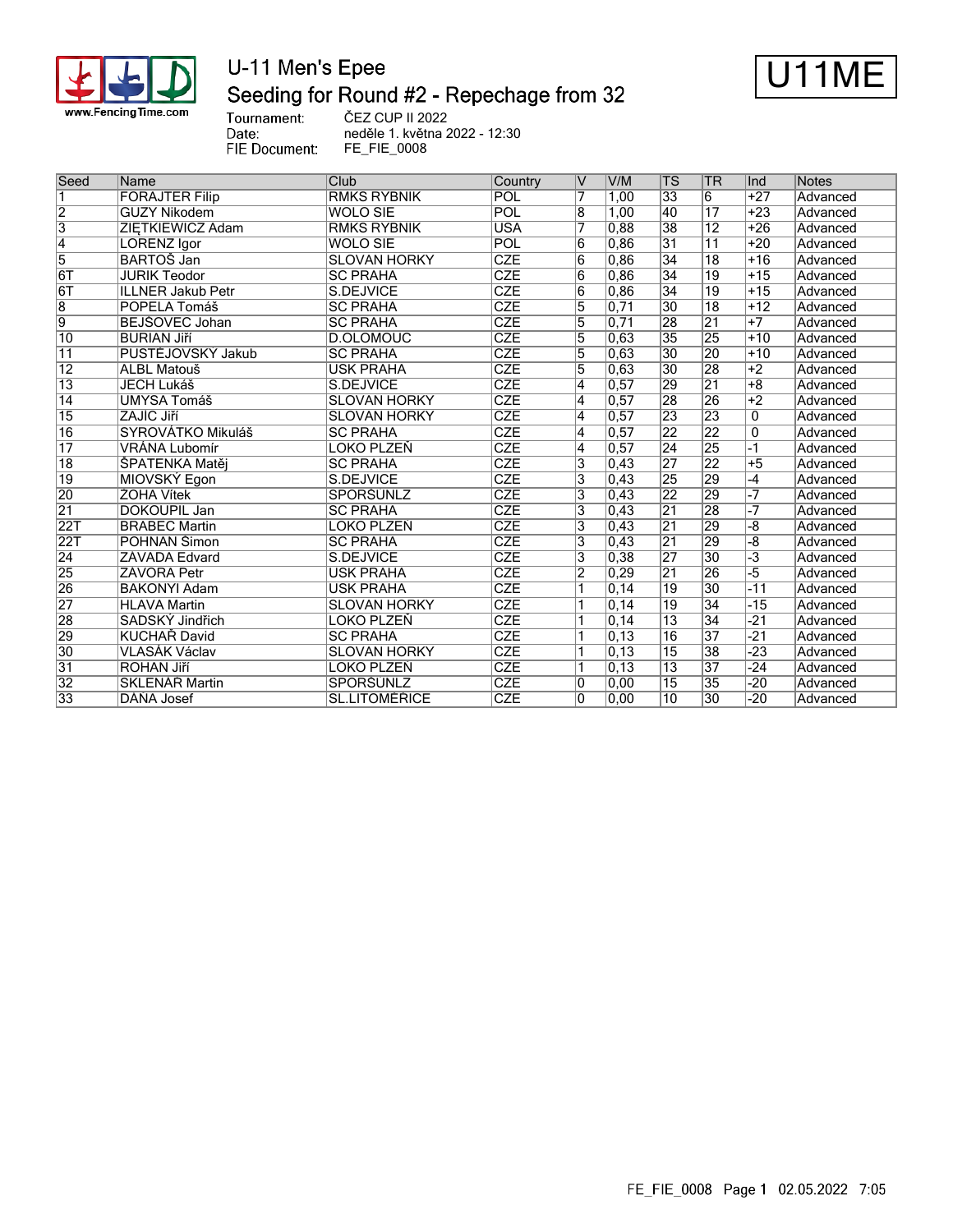| Table of 64                                | <u>Table A (32)</u>                                      |
|--------------------------------------------|----------------------------------------------------------|
| (1) FORAJTER Filip<br>RMKS RYBNIK / POL    | (1) FORAJTER Filip                                       |
| (64) -BYE-                                 | 1                                                        |
| (33) DÁŇA Josef<br>SL LITOMĚŘICE / CZE     | (32) DÁŇA Josef                                          |
| (32) SKLENAR Martin<br>SPORŠÚNLZ / CZE     | $\overline{c}$<br>Ref: STIRBER Sebastian (CZE)           |
| (17) VRÁNA Lubomír<br>LOKO PLZEŇ / CZE     | <u>(17) VRÁNA Lubomír</u>                                |
| (48) -BYE-                                 | 3                                                        |
| (49) -BYE-                                 |                                                          |
| (16) SYROVÁTKO Mikuláš<br>SC PRAHA / CZE   | <u>(16) SYROVÁTKO Mikuláš</u><br>$\overline{\mathbf{4}}$ |
| (9) BEJSOVEC Johan<br>SC PRAHA / CZE       | (9) BEJŠOVEC Johan<br>5                                  |
| $(56) - BYE -$                             |                                                          |
| (41) -BYE-                                 |                                                          |
| (24) ZÁVADA Edvard<br>S.DEJVICE / CZE      | (24) ZÁVADA Edvard<br>6                                  |
| (25) ZÁVORA Petr<br>USK PRAHA / CZE        | (25) ZÁVORA Petr<br>7                                    |
| (40) -BYE-                                 |                                                          |
| <u>(57) -BYE-</u>                          | (8) POPELA Tomáš<br>8                                    |
| (8) POPELA Tomáš<br>SC PRAHA / CZE         |                                                          |
| (5) BARTOŠ Jan<br>SLOVAN HORKY / CZE       | (5) BARTOŠ Jan<br>9                                      |
| <u>(60) -BYE-</u>                          |                                                          |
| (37) -BYE-                                 | (28) SADSKÝ Jindřich                                     |
| (28) SADSKÝ Jindřich<br>LOKO PLZEŇ / CZE   | 10                                                       |
| <u>(21) DOKOUPIL Jan</u><br>SC PRAHA / CZE | (21) DOKOUPIL Jan                                        |
| (44) -BYE-                                 | 11                                                       |
| (53) -BYE-                                 | (12) ALBL Matouš                                         |
| (12) ALBL Matouš<br><b>USK PRAHA / CZE</b> | 12                                                       |
| (13) JECH Lukáš<br>S.DEJVICE / CZE         | <u>(13) JECH Lukáš </u>                                  |
| (52) -BYE-                                 | 13                                                       |
| <u>(45) -BYE-</u>                          |                                                          |
| (20) ŽOHA Vítek<br>SPORŠÚNLZ / CZE         | (20) ŽOHA Vítek<br>14                                    |
| (29) KUCHAR David<br>SC PRAHA / CZE        |                                                          |
| $(36) - BYE -$                             | (29) KUCHAŘ David<br>15                                  |
| $(61) - BYE -$                             |                                                          |
| (4) LORENZ Igor<br>WOLO SIE / POL          | (4) LORENZ Igor<br>16                                    |

U11ME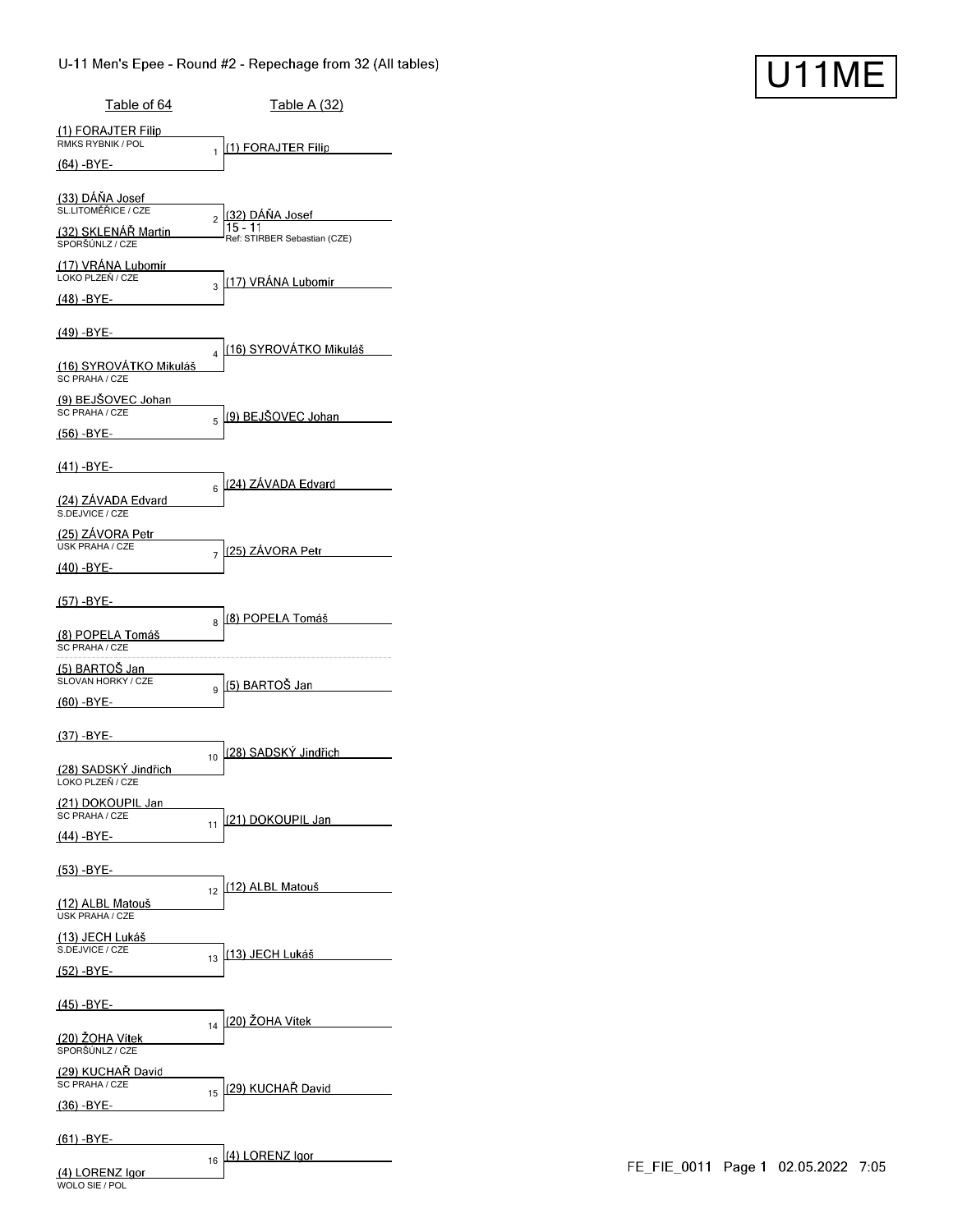| Table of 64                                      | Table A (32)                         |
|--------------------------------------------------|--------------------------------------|
| (3) ZIETKIEWICZ Adam<br><b>RMKS RYBNIK / USA</b> | (3) ZIĘTKIEWICZ Adam                 |
| $(62) - BYE-$                                    | 17                                   |
| <u>(35) -BYE-</u>                                |                                      |
| (30) VLASÁK Václav<br>SLOVAN HORKY / CZE         | (30) VLASAK Václav<br>18             |
| (19) MIOVSKÝ Egon<br>S.DEJVICE / CZE             | (19) MIOVSKÝ Egon                    |
| (46) -BYE-                                       | 19                                   |
| $(51) - BYE -$                                   |                                      |
| (14) UMYSA Tomáš<br>SLOVAN HORKY / CZE           | <u> (14) UMYSA Tomáš</u><br>20       |
| (11) PUSTÉJOVSKÝ Jakub<br>SC PRAHA / CZE         |                                      |
| (54) -BYE-                                       | <u>(11) PUSTĚJOVSKÝ Jakub_</u><br>21 |
| (43) -BYE-                                       |                                      |
| (22) BRABEC Martin<br>LOKO PLZEŇ / CZE           | <u>(22) BRABEC Martin</u><br>22      |
| (27) HLAVA Martin<br>SLOVAN HORKY / CZE          |                                      |
| (38) -BYE-                                       | (27) HLAVA Martin<br>23              |
| (59) -BYE-                                       |                                      |
| (6) JURIK Teodor<br>SC PRAHA / CZE               | (6) JURIK Teodor<br>24               |
| (7) ILLNER Jakub Petr<br>S.DEJVICE / CZE         |                                      |
| (58) -BYE-                                       | <u>(7) ILLNER Jakub Petr</u><br>25   |
| (39) -BYE-                                       |                                      |
| <u>(26) BAKONYI Adam</u>                         | l(26) BAKONYI Adam<br>26             |
| USK PRAHA / CZE<br>(23) POHNAN Šimon             |                                      |
| SC PRAHA / CZE<br>(42) -BYE-                     | (23) POHNAN Šimon<br>27              |
| <u>(55) -BYE-</u>                                |                                      |
|                                                  | (10) BURIAN Jiří<br>28               |
| (10) BURIAN Jiří<br>D.OLOMOUC / CZE              |                                      |
| (15) ZAJÍC Jiří<br>SLOVAN HORKY / CZE            | <u>(15) ZAJÍC Jiří –</u><br>29       |
| (50) -BYE-                                       |                                      |
| <u>(47) -BYE-</u>                                | <u>(18) ŠPATENKA Matěj</u><br>30     |
| <u>(18) ŠPATENKA Matěj</u><br>SC PRAHA / CZE     |                                      |
| (31) ROHAN Jiří<br>LOKO PLZEŇ / CZE              | (31) ROHAN Jiří                      |
| $(34)$ -BYE-                                     | 31                                   |
| (63) -BYE-                                       |                                      |
|                                                  | (2) GUZY Nikodem<br>32               |

WOLO SIE / POL

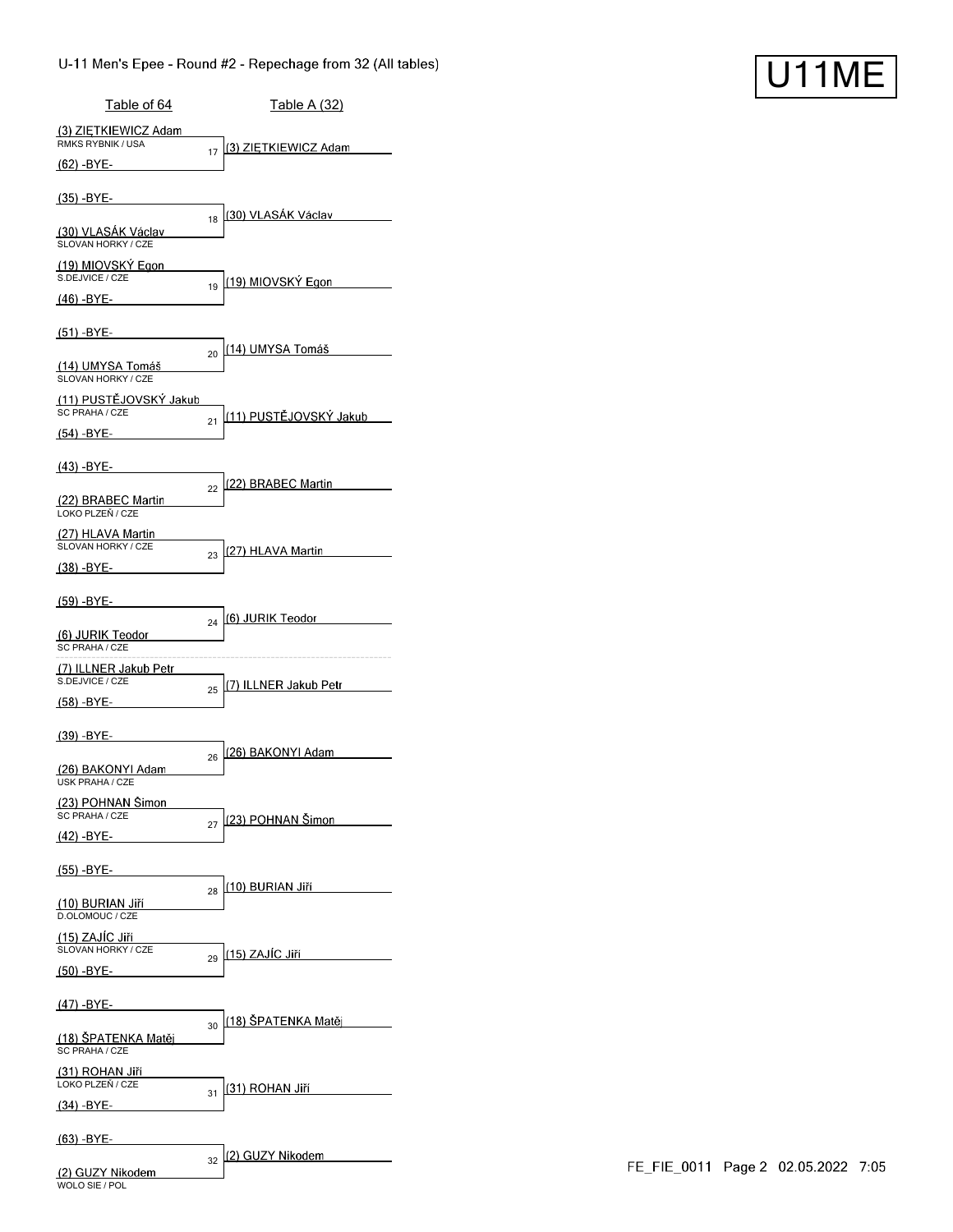WOLO SIE / POL



**U11ME**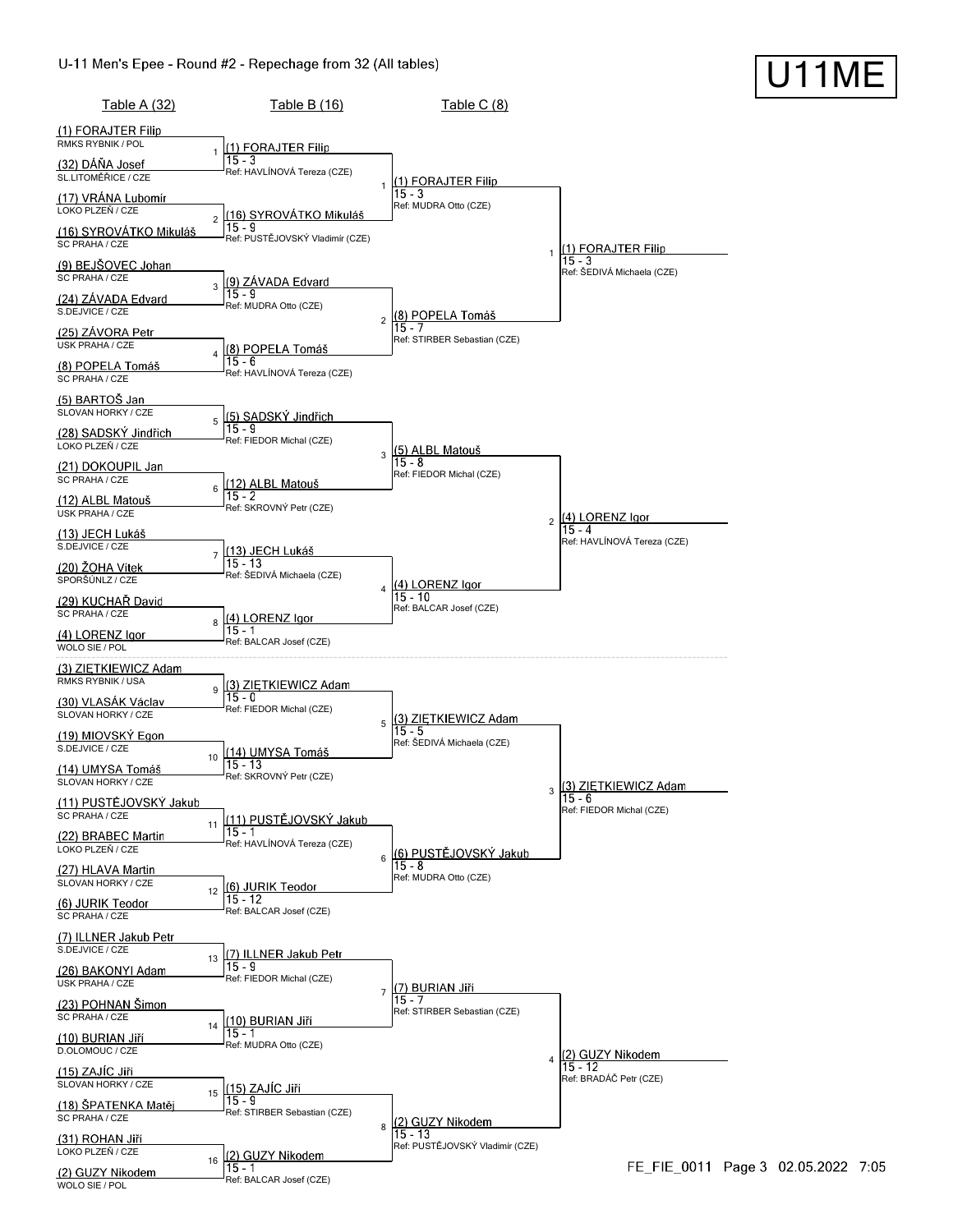# U11ME

## Table D (16)

| (32) DÁŇA Josef<br>SL.LITOMĚŘICE / CZE<br>(17) VRÁNA Lubomír                      | 1              | (17) VRÁNA Lubomír                                             |
|-----------------------------------------------------------------------------------|----------------|----------------------------------------------------------------|
| LOKO PLZEŇ / CZE<br>(24) BEJŠOVEC Johan<br>SC PRAHA / CZE                         |                | Ref: SKROVNÝ Petr (CZE)                                        |
| (25) ZÁVORA Petr<br><b>USK PRAHA / CZE</b>                                        | $\overline{a}$ | (24) ZAVORA Petr<br>Ref: BRADÁČ Petr (CZE)                     |
| (28) BARTOŠ Jan<br>SLOVAN HORKY / CZE<br>(21) DOKOUPIL Jan                        | 3              | (21) BARTOŠ Jan<br>15 - 9<br>Ref: MUDRA Otto (CZE)             |
| SC PRAHA / CZE<br>(20) ŽOHA Vítek<br>SPORŠÚNLZ / CZE                              | 4              | <u>(20) ŽOHA Vítek</u><br>15 - 11                              |
| (29) KUCHAŘ David<br>SC PRAHA / CZE<br>(30) VLASÁK Václav<br>SLOVAN HORKY / CZE   |                | Ref: FIEDOR Michal (CZE)                                       |
| (19) MIOVSKÝ Egon<br>S.DEJVICE / CZE                                              | 5              | (19) MIOVSKÝ Egon<br>$15 - 10$<br>Ref: ŠEDIVÁ Michaela (CZE)   |
| (22) BRABEC Martin<br>LOKO PLZEŇ / CZE<br>(27) HLAVA Martin<br>SLOVAN HORKY / CZE | 6              | (22) HLAVA Martin<br>Ref: BALCAR Josef (CZE)                   |
| (26) BAKONYI Adam<br><b>USK PRAHA / CZE</b>                                       | $\overline{7}$ | (23) POHNAN Šimon<br>$15 - 11$                                 |
| (23) POHNAN Šimon<br>SC PRAHA / CZE<br>(18) ŠPATENKA Matěj<br>SC PRAHA / CZE      |                | Ref: PUSTĚJOVSKÝ Vladimír (CZE)                                |
| (31) ROHAN Jiří<br>LOKO PLZEŇ / CZE                                               | 8              | (18) ŠPATENKA Matěj<br>$15 - 4$<br>Ref: HAVLÍNOVÁ Tereza (CZE) |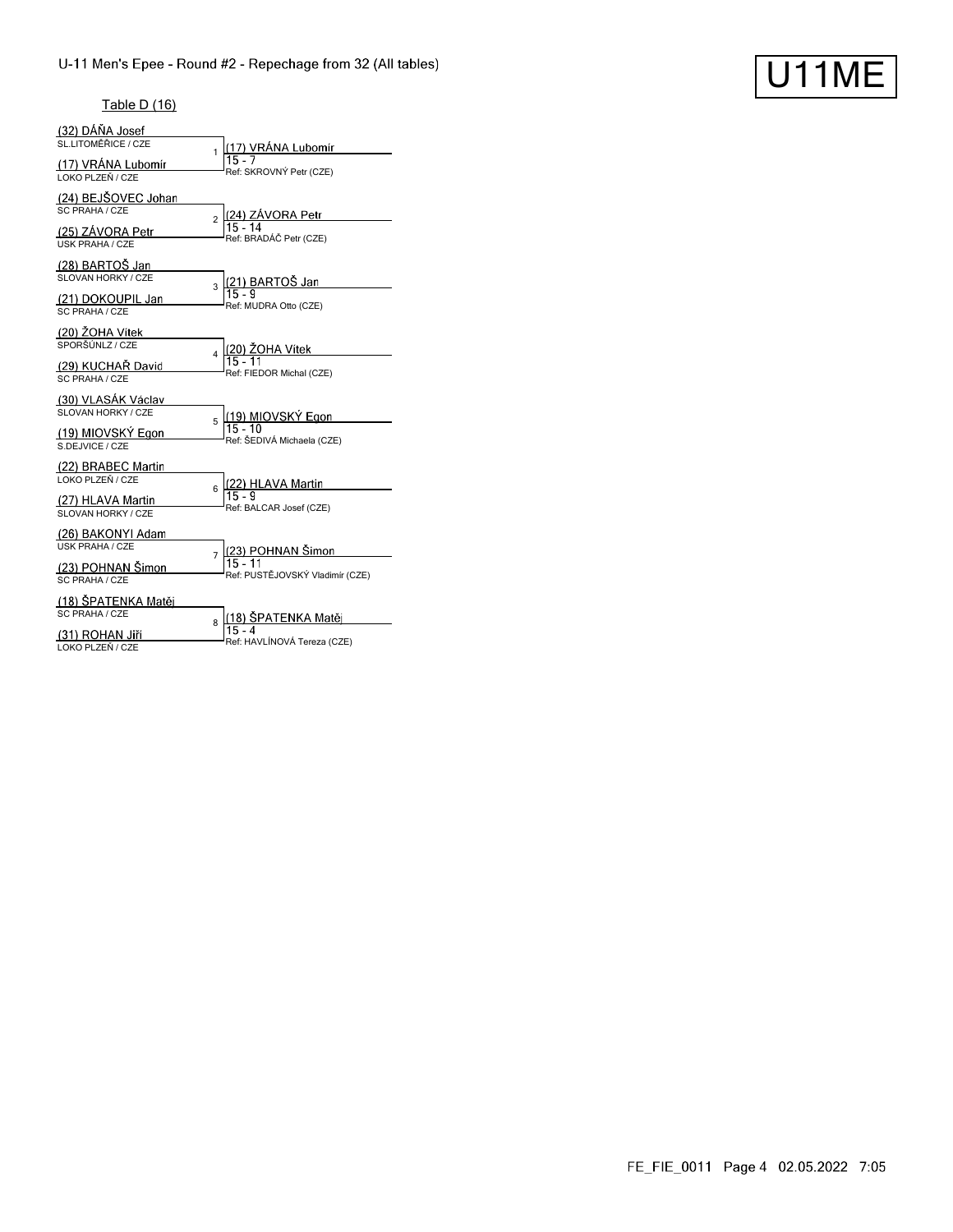| Table E (16)                                                                                            | Table $F(8)$                                                                    |                                                |
|---------------------------------------------------------------------------------------------------------|---------------------------------------------------------------------------------|------------------------------------------------|
| (9) JURIK Teodor<br>SC PRAHA / CZE<br>(24) ZÁVORA Petr<br><b>USK PRAHA / CZE</b>                        | (9) ZÁVORA Petr<br>$15 - 10$<br>Ref: SKROVNÝ Petr (CZE)                         | (9) ZÁVORA Petr<br>1                           |
| (17) VRÁNA Lubomír<br>LOKO PLZEŇ / CZE<br>(16) SADSKÝ Jindřich<br>LOKO PLZEŇ / CZE                      | (16) VRÁNA Lubomír<br>$\mathfrak{p}$<br>$15 - 7$<br>Ref: HAVLÍNOVÁ Tereza (CZE) | $15 - 12$<br>Ref: FIEDOR Michal (CZE)          |
| <u>(13) ZAJÍC Jiří</u><br>SLOVAN HORKY / CZE<br>(20) MIOVSKÝ Egon<br>S.DEJVICE / CZE<br>(21) ŽOHA Vítek | (13) MIOVSKÝ Egon<br>15 - 14<br>$\overline{3}$<br>Ref: MUDRA Otto (CZE)         | (12) MIOVSKÝ Egon<br>15 - 11<br>$\overline{2}$ |
| SPORŠÚNLZ / CZE<br>(12) UMYSA Tomáš<br>SLOVAN HORKY / CZE<br><u>(11) JECH Lukáš</u>                     | (12) UMYSA Tomáš<br>4<br>$15 - 11$<br>Ref: PUSTĚJOVSKÝ Vladimír (CZE)           | Ref: MUDRA Otto (CZE)                          |
| S.DEJVICE / CZE<br>(22) POHNAN Šimon<br>SC PRAHA / CZE<br>(19) ŠPATENKA Matěj                           | <u>(11) JECH Lukáš</u><br>5<br>$15 - 10$<br>Ref: BRADÁČ Petr (CZE)              | (11) ŠPATENKA Matěj<br>3<br>15 - 9             |
| SC PRAHA / CZE<br>(14) SYROVÁTKO Mikuláš<br>SC PRAHA / CZE                                              | <u>(14) SPATENKA M</u> atěj<br>6<br>Ref: HAVLÍNOVÁ Tereza (CZE)                 | Ref: PUSTĚJOVSKÝ Vladimír (CZE)                |
| (15) ZAVADA Edvard<br>S.DEJVICE / CZE<br>(18) BARTOŠ Jan<br>SLOVAN HORKY / CZE                          | <u>(15) BARTOŠ Jan</u><br>$\overline{7}$<br>$15 - 7$<br>Ref: SKROVNÝ Petr (CZE) | (10) ILLNER Jakub Petr<br>4<br>$15 - 7$        |
| (23) HLAVA Martin<br>SLOVAN HORKY / CZE<br>(10) ILLNER Jakub Petr<br>S.DEJVICE / CZE                    | (10) ILLNER Jakub Petr<br>8<br>15 - 14<br>Ref: ŠEDIVÁ Michaela (CZE)            | Ref: BRADÁČ Petr (CZE)                         |

### Table G (8)

| (5) POPELA Tomáš                          |                                          |
|-------------------------------------------|------------------------------------------|
| SC PRAHA / CZE                            | (5) POPELA Tomáš                         |
| (12) MIOVSKÝ Egon<br>S.DEJVICE / CZE      | $15 - 3$<br>Ref: ŠEDIVÁ Michaela (CZE)   |
| (9) ILLNER Jakub Petr                     |                                          |
| S.DE.JVICE / CZE                          | (8) ILLNER Jakub Petr                    |
| (8) ALBL Matouš<br><b>USK PRAHA / CZE</b> | $15 - 12$<br>Ref: HAVLÍNOVÁ Tereza (CZE) |
| (7) PUSTĚJOVSKÝ Jakub                     |                                          |
| SC PRAHA / CZE                            | 7) PUSTĚJOVSKÝ Jakub<br>3                |
| (10) ŠPATENKA Matěj                       | $15 - 8$                                 |
| SC PRAHA / CZE                            | Ref: BRADÁČ Petr (CZE)                   |
| (11) ZÁVORA Petr                          |                                          |
| <b>USK PRAHA / CZE</b>                    | (6) BURIAN Jiří                          |
| (6) BURIAN Jiří                           | $15 - 2$                                 |
| D.OLOMOUC / CZE                           | Ref: MUDRA Otto (CZE)                    |

U11ME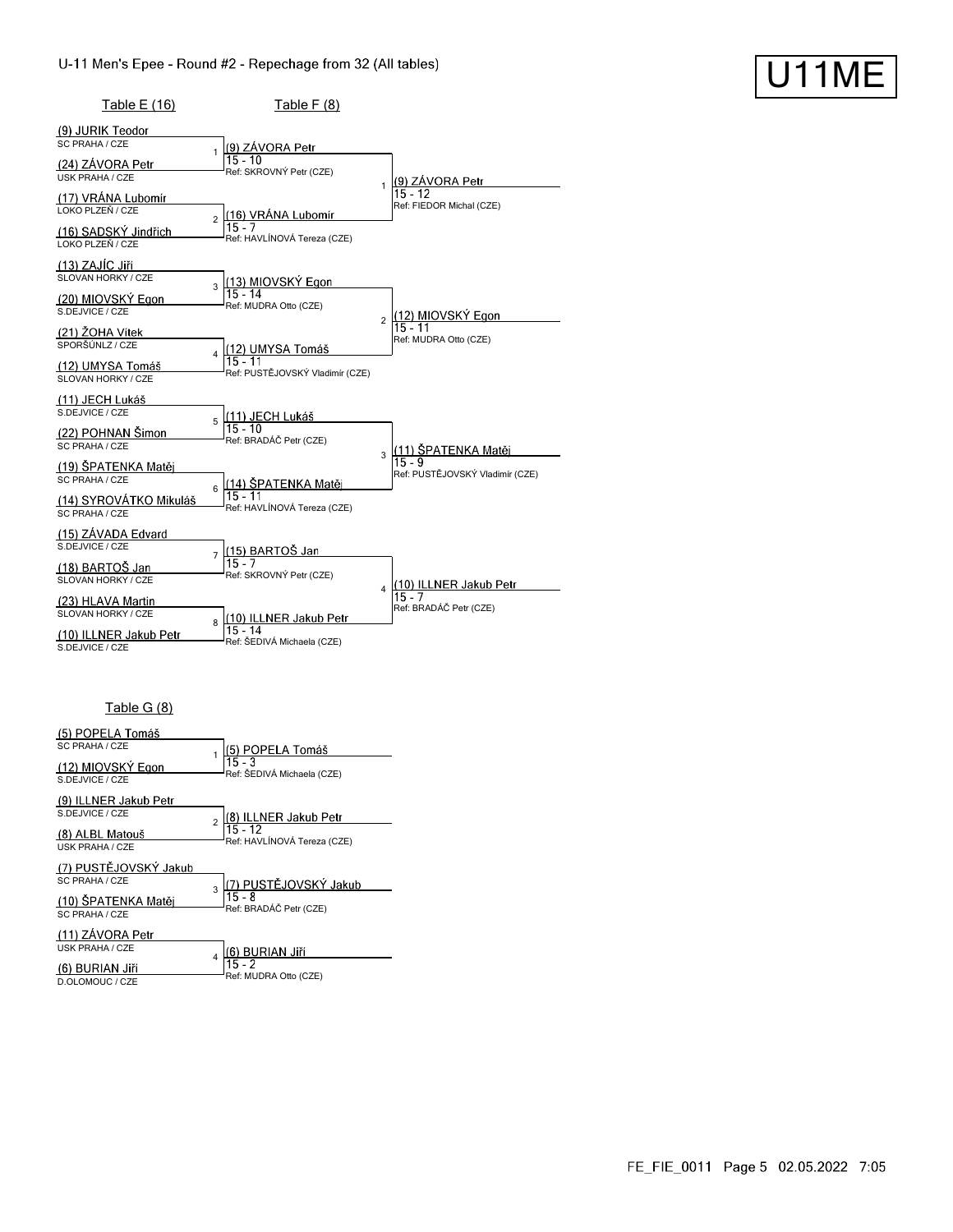

#### FE\_FIE\_0011 Page 6 02.05.2022 7:05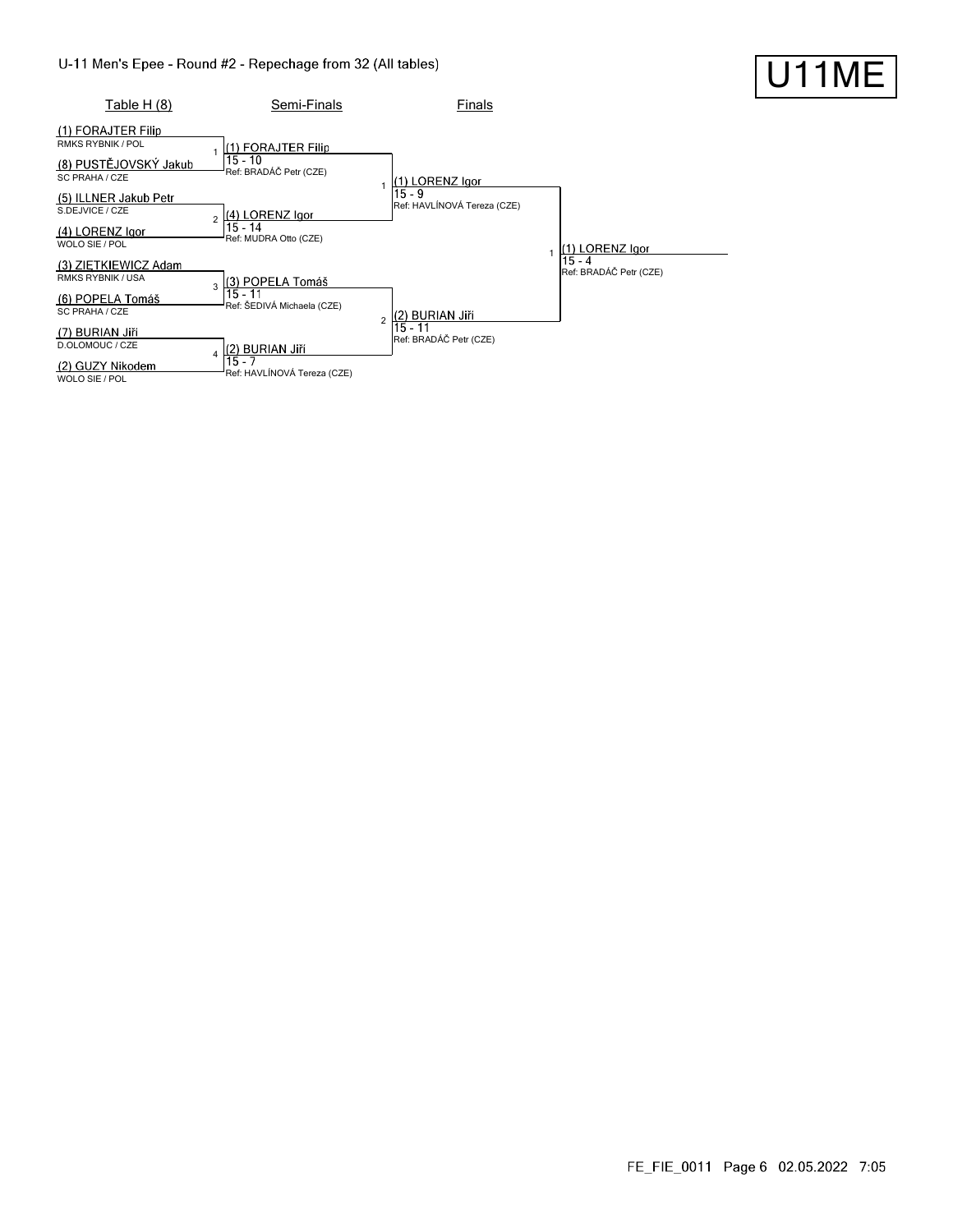

# U-11 Men's Epee **Final Ranking**



Tournament: Date: FIE Document:

ČEZ CUP II 2022 neděle 1. května 2022 - 12:30 FE\_FIE\_0012

| Place           | Name                     | <b>Clubs</b>         | Country                 | Birthdate  |
|-----------------|--------------------------|----------------------|-------------------------|------------|
| 1               | <b>LORENZ Igor</b>       | <b>WOLO SIE</b>      | POL                     | 01.01.2011 |
| $\overline{2}$  | <b>BURIAN Jiří</b>       | D.OLOMOUC            | <b>CZE</b>              | 06.01.2011 |
| $\overline{3T}$ | <b>FORAJTER Filip</b>    | <b>RMKS RYBNIK</b>   | POL                     | 01.01.2011 |
| 3T              | POPELA Tomáš             | <b>SC PRAHA</b>      | CZE                     | 27.05.2011 |
| $\overline{5}$  | <b>GUZY Nikodem</b>      | WOLO SIE             | POL                     | 01.01.2011 |
| $\overline{6}$  | ZIETKIEWICZ Adam         | <b>RMKS RYBNIK</b>   | <b>USA</b>              | 01.01.2011 |
| $\overline{7}$  | <b>ILLNER Jakub Petr</b> | S.DEJVICE            | <b>CZE</b>              | 20.01.2011 |
| $\overline{8}$  | PUSTĚJOVSKÝ Jakub        | <b>SC PRAHA</b>      | <b>CZE</b>              | 29.03.2012 |
| $\overline{9}$  | ALBL Matouš              | <b>USK PRAHA</b>     | <b>CZE</b>              | 04.06.2011 |
| 10              | ŠPATENKA Matěj           | <b>SC PRAHA</b>      | <b>CZE</b>              | 19.07.2011 |
| $\overline{11}$ | MIOVSKÝ Egon             | S.DEJVICE            | <b>CZE</b>              | 16.09.2011 |
| $\overline{12}$ | ZÁVORA Petr              | <b>USK PRAHA</b>     | <b>CZE</b>              | 06.03.2011 |
| $\overline{13}$ | <b>BARTOS Jan</b>        | SLOVAN HORKY         | <b>CZE</b>              | 29.05.2011 |
| $\overline{14}$ | <b>JECH Lukáš</b>        | S.DEJVICE            | <b>CZE</b>              | 21.05.2011 |
| $\overline{15}$ | <b>UMYSA Tomáš</b>       | <b>SLOVAN HORKY</b>  | CZE                     | 08.10.2013 |
| $\overline{16}$ | VRÁNA Lubomír            | LOKO PLZEŇ           | <b>CZE</b>              | 03.04.2012 |
| $\overline{17}$ | <b>JURIK Teodor</b>      | <b>SC PRAHA</b>      | CZE                     | 12.02.2013 |
| 18              | ZAJÍC Jiří               | <b>ISLOVAN HORKY</b> | <b>CZE</b>              | 01.08.2011 |
| $\overline{19}$ | SYROVÁTKO Mikuláš        | <b>ISC PRAHA</b>     | <b>CZE</b>              | 14.10.2011 |
| 20              | ŽOHA Vítek               | <b>SPORŠÚNLZ</b>     | <b>CZE</b>              | 25.09.2011 |
| $\overline{21}$ | POHNAN Šimon             | <b>SC PRAHA</b>      | <b>CZE</b>              | 27.06.2012 |
| $\overline{22}$ | ZÁVADA Edvard            | S.DEJVICE            | <b>CZE</b>              | 08.07.2011 |
| 23              | <b>HLAVA Martin</b>      | SLOVAN HORKY         | $\overline{\text{CZE}}$ | 06.05.2012 |
| $\overline{24}$ | SADSKÝ Jindřich          | LOKO PLZEŇ           | <b>CZE</b>              | 31.10.2012 |
| 25              | BEJŠOVEC Johan           | <b>SC PRAHA</b>      | <b>CZE</b>              | 25.06.2012 |
| 26              | DOKOUPIL Jan             | <b>SC PRAHA</b>      | <b>CZE</b>              | 02.05.2012 |
| 27              | <b>BRABEC Martin</b>     | LOKO PLZEŇ           | <b>CZE</b>              | 29.06.2011 |
| 28              | <b>BAKONYI Adam</b>      | <b>USK PRAHA</b>     | <b>CZE</b>              | 21.07.2012 |
| 29              | KUCHAŘ David             | <b>ISC PRAHA</b>     | <b>CZE</b>              | 04.06.2013 |
| 30              | VLASÁK Václav            | <b>ISLOVAN HORKY</b> | <b>CZE</b>              | 01.11.2012 |
| $\overline{31}$ | <b>ROHAN Jiří</b>        | LOKO PLZEŇ           | CZE                     | 25.10.2012 |
| $\overline{32}$ | DÁŇA Josef               | SL.LITOMĚŘICE        | <b>CZE</b>              | 02.11.2012 |
| $\overline{33}$ | <b>SKLENÁŘ Martin</b>    | <b>SPORŠÚNLZ</b>     | <b>CZE</b>              | 21.01.2012 |